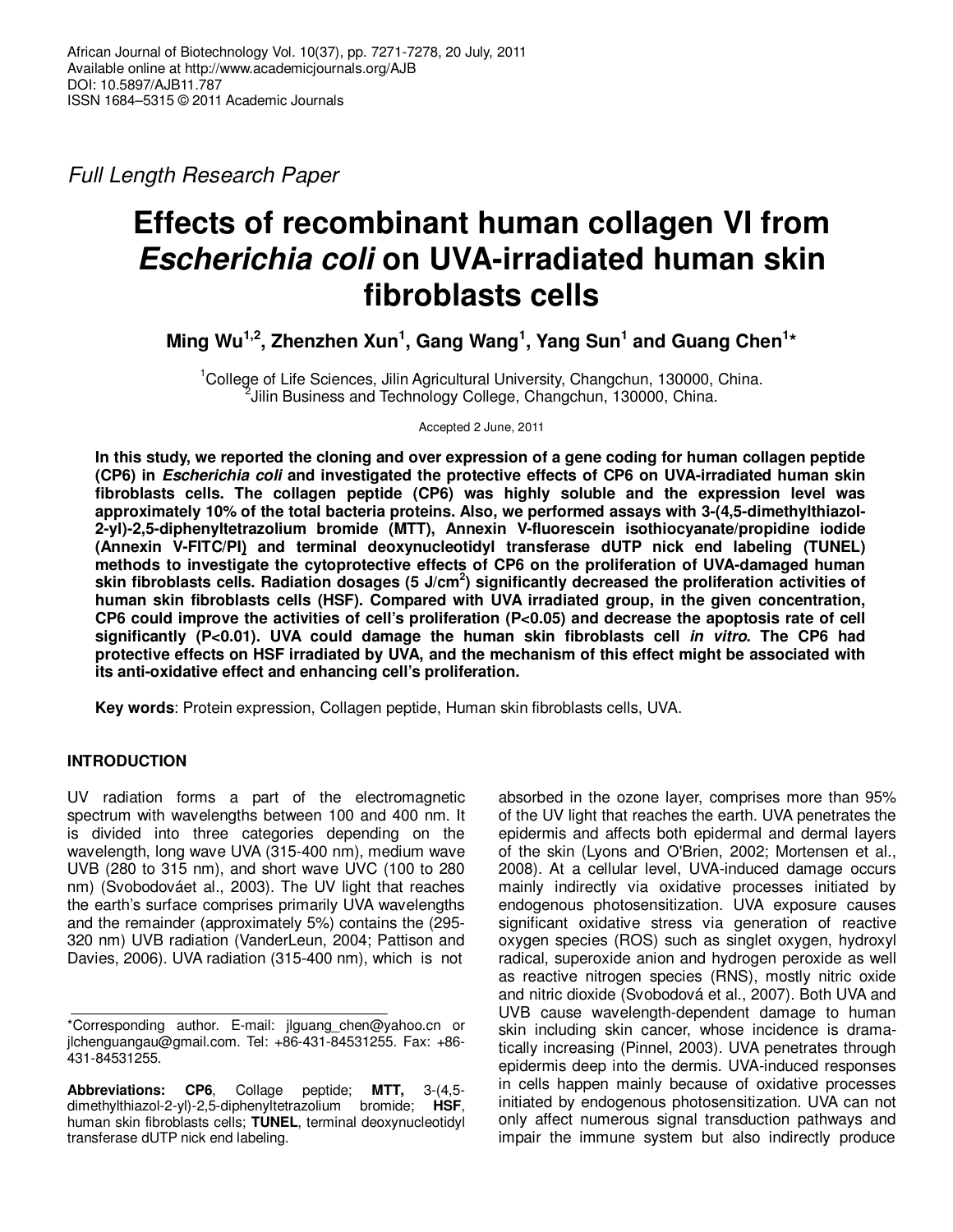structural damage to the DNA (8-oxoguanine is the most common lesion) and inhibit DNA repair (Svobodova et al., 2006). Apropos the skin photoprotection, to date most of studies have involved UVB protection. Little research has involved prevention against UVA skin damage (Svobodová et al., 2007).

The generation of recombinant proteins is one of the most widely-used techniques in biotechnology research (Makrides, 1996). E. coli is one of the most popular hosts for producing recombinant proteins. In addition to its simplicity, safety, and known genetic properties, a major asset is the fact that transformation of E. coli with foreign DNA is easy with well-established genetic manipulation methods. So generation of stable cell lines is a speedy process. The major advantage of E. coli, however, is its ability to produce proteins in large quantities and to grow very quickly compared with mammalian cells, which enables excellent space/time yields (Swartz, 2001; Baneyx, 1999; Leonhartsberger, 2006). Collagen alpha-2(VI) acts as a cell-binding protein that is involved in the organization of the extracellular matrix (Freise et al., 2009). The collagen extracted from animal bones, hide, and fish scales is called gelatin. The hydrolysate component of collagen is called collagen peptide (CP), and it is used as a dietary supplement. Collagen peptide ingestion may show therapeutic effects on bones, tendons, and skins (Lampe and Bushby, 2005; Merlini et al., 2008; Tanaka et al., 2009). In this study, we described the cloning and expression of the collagen peptide COL6A (or CP6) in E. coli and defined a purification protocol. Since the effects of PC6 in the treatment of UVA caused damage have not been reported yet, in this study, we investigated the potential ability of CP6 to ameliorate UVA-induced damage in HSF. The procedure for expression and purification of target protein was produced, which laid a foundation of developing CP6 as a novel drug.

## **MATERIALS AND METHODS**

DMEM, penicillin and streptomycin were purchased from GIBCO-BRL (NY, USA). The restriction enzymes EcoRI and SalI, T4 DNA ligase and Ex Taq were purchased from Sigma Chemical Co. (MO, USA). The DNA gel extraction, plasmid extraction and polymerase chain reaction (PCR) product purification kits were purchased from Takara Co. (DaLian, China). CP6 (purity > 96%) was purified and analyzed by HPLC, dissolved in sterile deionized water, stored at - 80°C.

#### **Expression plasmid construction and expression of collagen peptide (CP6)**

For constructing a plasmid containing the Homo sapiens VI collagen peptide gene, following oligonucleotides were used for PCR amplification: F,R. (F:5′-CCGGAATTCGGCAACAAAGGA GCCAAG-3'and :5'-GCGTCGACGTTCTTGACAGCCTCCTT-3'). After incubation at 94°C for 5 min, 30 repeated cycles of thermal denaturation at 94°C for 30 s, annealing at 55°C for 30 s, and extension termination at 72°C for 1 min were performed, followed

by a single step of incubation at 72°C for 7 min. PCR products were analyzed on 1.2% agarose gel, and the desired band was excised from the gel and purified using DNA extraction kit. Then it digested with EcoRI and SalI and ligated into pET32a vector using T4 DNA ligase. The recombinant plasmid containing  $H$ . sapiens collagen peptide gene was introduced into Escherichia coli DE3. DE3 cells were grown in LB medium supplemented with ampicillin, when the OD at 600 nm showed a reading of 0.6-0.7, protein expression was induced by the addition of isopropyl-β-D-thiogalactoside (IPTG) (final concentration, 1 mmol/L), and growth was continued for 7 h at 28°C. The cells were collected by centrifugation at 12000 g at 4°C, after the cells were broken by brief pulses of sonication on ice. The supernatant and the precipitate were collected as soluble and insoluble fractions respectively; they were analyzed by SDS-PAGE (Figure 1).

# **Cell culture**

HSF were grown in DMEM supplemented with streptomycin (100 U/mL), penicillin (0.1 mg/mL) and glutamine (4 mmol/L) in a humidified atmosphere with 5% (v/v)  $CO<sub>2</sub>$  at 37°C. The cells were subcultured following trypsinization (Krischel et al., 1998). For all experiments, HSF were seeded in plates at a density  $1 \times 10^5$ cells/cm<sup>2</sup> and grown near to confluence.

# **Cytotoxicity of CP6**

Culture medium was removed and cells were treated with serumfree medium containing CP6 (0.1-14 mg/L) at 37°C for 24 h. Control cells were treated with serum-free medium containing DMSO (0.5%, v/v) at the same conditions. Cell viability was evaluated using the MTT assay.

## **UVA irradiation and treatment**

For irradiation, a battery of UVA lamps (Phillips) served as the UVA source. The irradiation intensity was measured using a UVA radiometer (Solar Light, China). For all experiments, HSF cells were irradiated with the UVA dose of 5 J/cm<sup>2</sup>. When grown to 80 to 90% confluence, cells were subjected to irradiation with both UVA lamps  $(320-400 \text{ nm})$  (PHILIPS) at a dose of 5 J/cm<sup>2</sup> (Merwald et al., 2005), which were monitored by UVA radiometers (Solar Light, China) respectively.

Cells undergone different treatments: (A) When cells were cultured to 80% confluence, cells were incubated with various doses of CP6 for 24 h. (B) When cells were cultured to 80% confluence, various doses of CP6 (2, 4, 6, 8, 10 mg/mL) were added into the culture, and then cells were exposed to UVA (5 mJ/cm<sup>2</sup>). (C) When cells were cultured to 80% confluence, cells were irradiated with UVA (5 mJ/cm<sup>2</sup>). And then the cells were cultured with various doses of CP6 (2, 4, 6, 8, 10 mg/mL) for 12 h. During irradiation, medium was discarded and cells were covered with 2 mL of PBS. At last, we selected the surface of the sun reach the earth close to UVA (5 J/cm<sup>2</sup>) as the source of irradiation.

## **MTT assay**

Tetrazolium salt, 3-(4,5-dimethylthiazol-2-yl)-2,5-diphenyltetrazolium bromide (MTT), is reduced by intracellular dehydrogenases of viable living cells that leads to formation of purple formazan crystals, insoluble in aqueous solutions. After dissolution in organic solvent, the absorbance is monitored. Serum-free medium supplemented with MTT (5 mg/mL) was applied to the cells for 2 h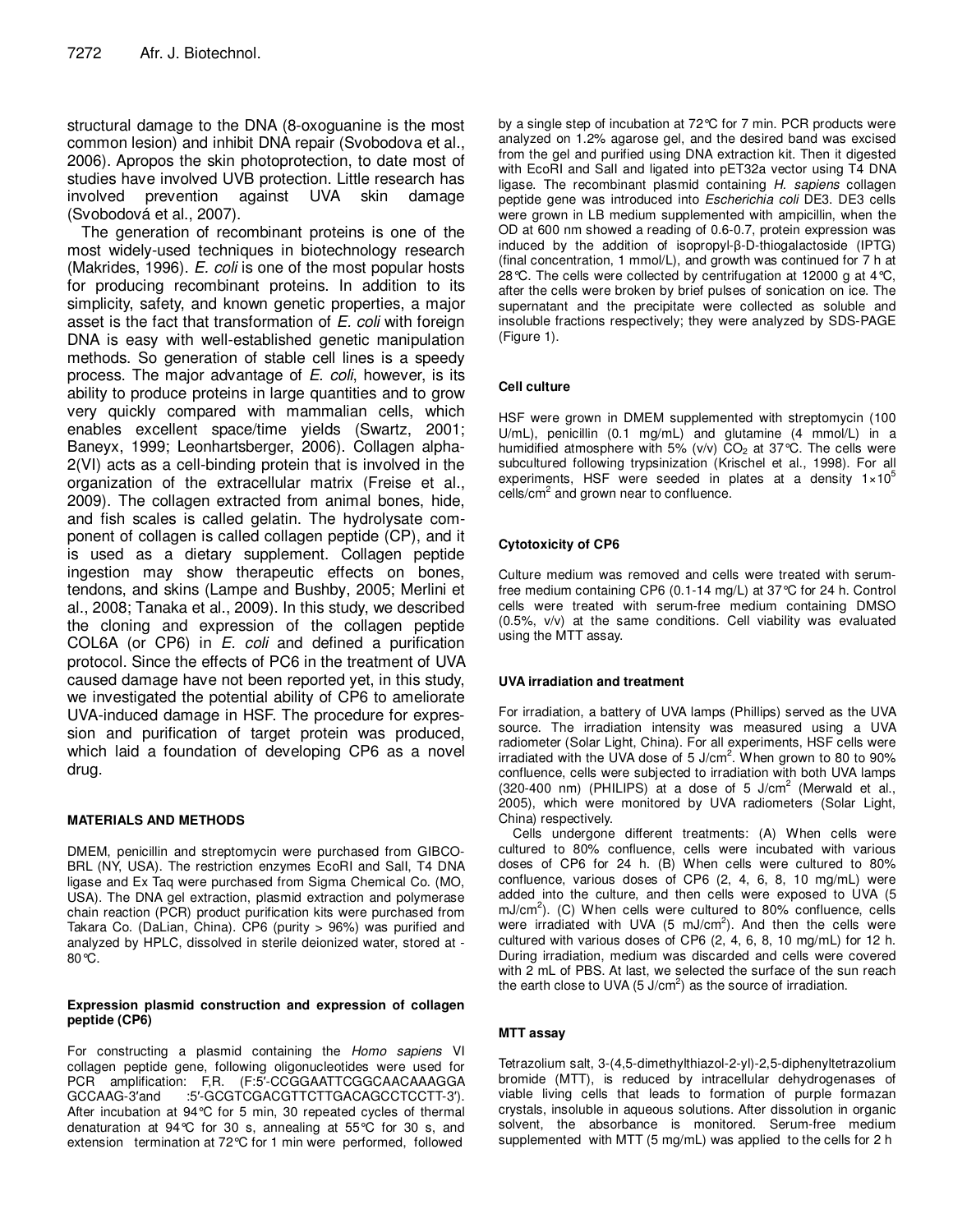

**Figure 1.** Schematic diagrams of pET-32a (+) expression vector. The recombinant gene encoding Homo sapiens VI collagen peptide was cloned into the pET-32a (+) vector and expressed in E. coli BL21 (DE3) strain under the control of T7 promoter.

(37°C). The medium was removed and the crystals were dissolved in DMSO. The absorbance was measured at 570 nm (Pepper et al., 2005).

#### **Flow cytometric analyses of apoptotic and necrotic cells**

The treated or control cells were harvested by trypsinization and collected by centrifugation at 300×g for 5 min at room temperature. Cells were washed with cold PBS and stained with Annexin V/PI detection kit (Abcam) according to the manufacturer's instructions. After removing most of the PBS, the cell pellet was resuspended in 400  $\mu$ L of 1 $\times$  binding buffer with 5  $\mu$ L of Annexin V-FITC mixture and gently vortexed. Propidium iodide (10 µL) was then added, and the cells were incubated for 5 min. Data were analyzed using the WinMDI software package.

#### **TUNEL assay**

DNA-fragmentation in HSF cells was evaluated by terminal deoxynucleotidyl transferase dUTP nick end labeling (TUNEL) assay (Shen et al., 2001; Itoh and Horio, 2001). After UVAirradiation and then incubation, the apoptosis of cell samples was measured by TUNEL staining according to the manufacturer's protocol of TUNEL assay (Roche Diagnostics, Shanghai, China). Briefly, tissue sections on slides were dewaxed and rehydrated by standard protocols (example, by heating at 60°C followed by washing in xylene and rehydration through a graded series of ethanol and double distilled water) (Gavrieli et al., 1992; Portera-Cailliau et al., 1994; Cortés-Gutiérrez et al., 2007), and incubated for 15 to 30 min at 21 to 37°C with Proteinase K working solution. Following two rinses with PBS, 50 L of the TUNEL reaction mixture was added and samples were incubated for 60 min at 37°C in a humidified atmosphere in the dark. Slides were then rinsed three times with PBS and analyzed in a drop of PBS under a fluorescence microscope. An excitation wavelength in the range of 450 to 500 nm and detection in the range of 515 to 565 nm was used.

#### **Statistical analysis**

Results were expressed as the mean ± S.D. All statistical analyses were performed using SPSS v16.0 statistical analysis software. A value of p<0.05 was considered to indicate statistical significance.

## **RESULTS**

# **Expression plasmid construction and expression of CP6**

The nucleotide sequence of Homo sapiens COL6A2, collagen, type VI, alpha 2 (684bp) was determined and submitted to GenBank under accession CR536573.1. In order to construct expression plasmids, PCR was performed with genomic full-length human COL6A2 collagen, typeVI, alpha2 [Homo sapiens] purchased from Origene technologies (USA) as a template and primers. The forward primer contained an EcoRI restriction site, while the reverse primer contained a SalI site. The amplified fragment were digested with EcoRI and SalI and inserted into the EcoRI and SalI sites of pET expression vector, followed by ligation. The plasmids were transferred into E. coli DH5a and were then introduced into E. coli BL21 (DE3) and expressed under the control of T7 promoter. The expressed collagen peptide (CP6) was about 46 kDa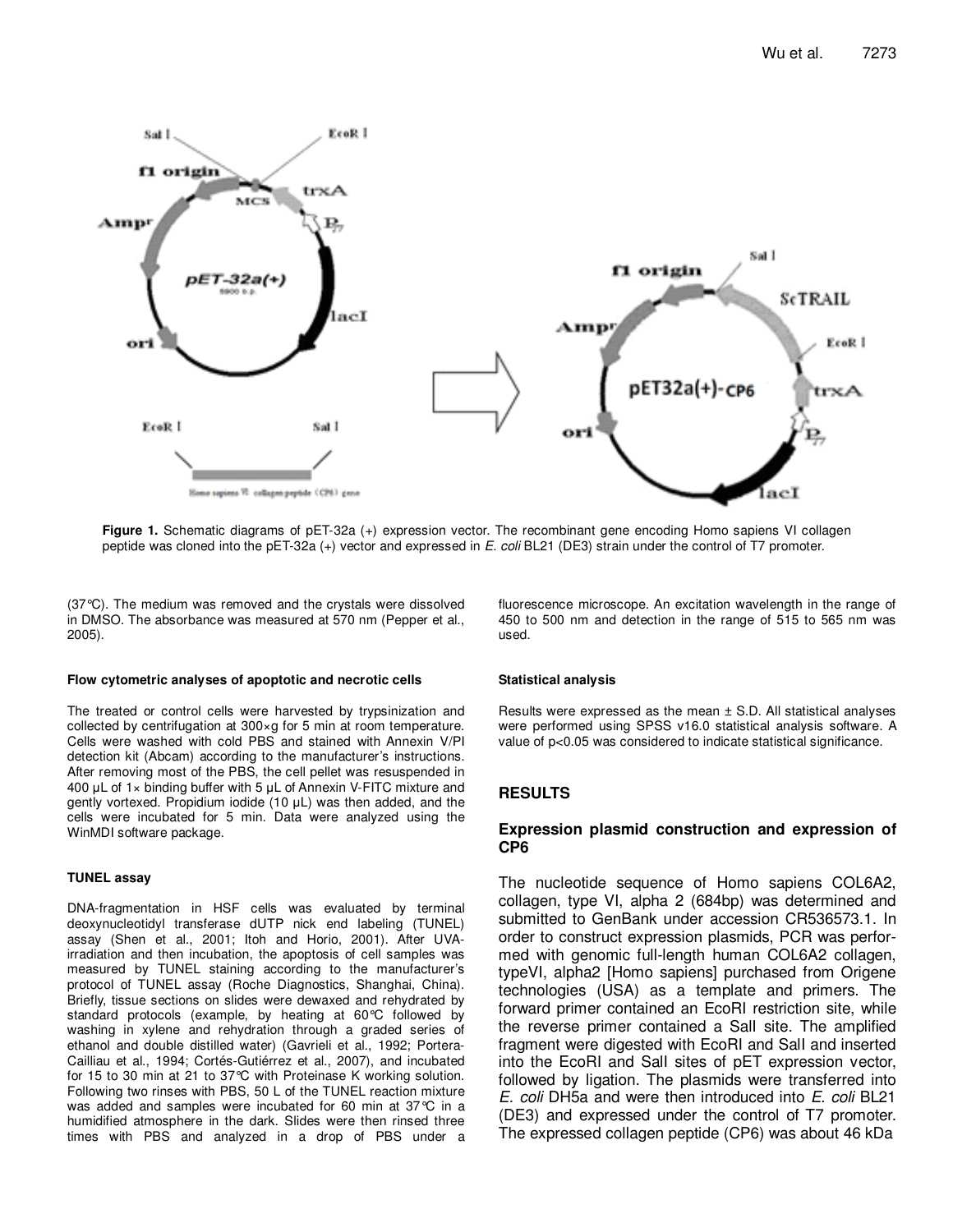

Figure 2. Expression plasmid construction and expression of CP6. (a) The PCR products of target genes. M, DNA marker; lane 1, the PCR fragment of CP6. (b) Restriction analysis of recombinant plasmid pET-32a-CP6. LaneM, DL2000 DNA marker; lane1, plasmid pET-32a-CP6 digested with EcoRI and Sall. Lane 2, the PCR fragment of CP6. (c) Expression of CP6 in E. coli BL21(DE3). Lane M: protein markers; Lane 1: un-induced E. coli cell lysate; Lane 2: E. coli lysate after IPTG induction; Lane 3: supernatant of the E. coli lysate after ultrasonication of the induced E. coli; Lane 4: pellet fraction of the E. coli lysate after ultrasonication of the induced E. coli. (d) Western blotting analysis of the E. coli lysate with commercial mouse anti-human collagen VI A2 antibody. Lane 1: un-induced E. coli cell lysate; Lane 2: pellet of the E. coli lysate after ultrasonication of the induced E. coli; Lane 3: supernatant of the E. coli lysate after ultrasonication of the induced E. coli.

and the expression level was approximately 10% of the total bacteria proteins. SDS-PAGE (Figure 2) analysis revealed that most target proteins existed in soluble fractions. The majority of the expressed recombinant proteins were found to be soluble in the supernatant. Few proteins were found in the soluble fraction. This indicated that the target proteins (CP6) were mainly expressed in the soluble form E. coli.

# **Effects of CP6 on cell viability in UVAirradiated cells**

The effects of CP6 at various doses on HSF cells viability were tested with MTT assay. The results showed that CP6 ranging from 2 to 12 mg/mL had no significant effects on cell viability (data not shown). None of the concentrations tested showed toxicity for the cells. Therefore, we chose 2 and 10 mg/mL for all the experiments.

 The effects of CP6 on the viability of UVirradiated skin cells were assessed. HSF cells were pretreated with the The effects of CP6 on the viability of UV- irradiated skin cells were assessed. HSF cells were pretreated with the CP6 at different final concentrations (2, 4, 6, 8, 10 mg/mL) for 2 h respectively, and then were irradiated with UVA. Cell viability was evaluated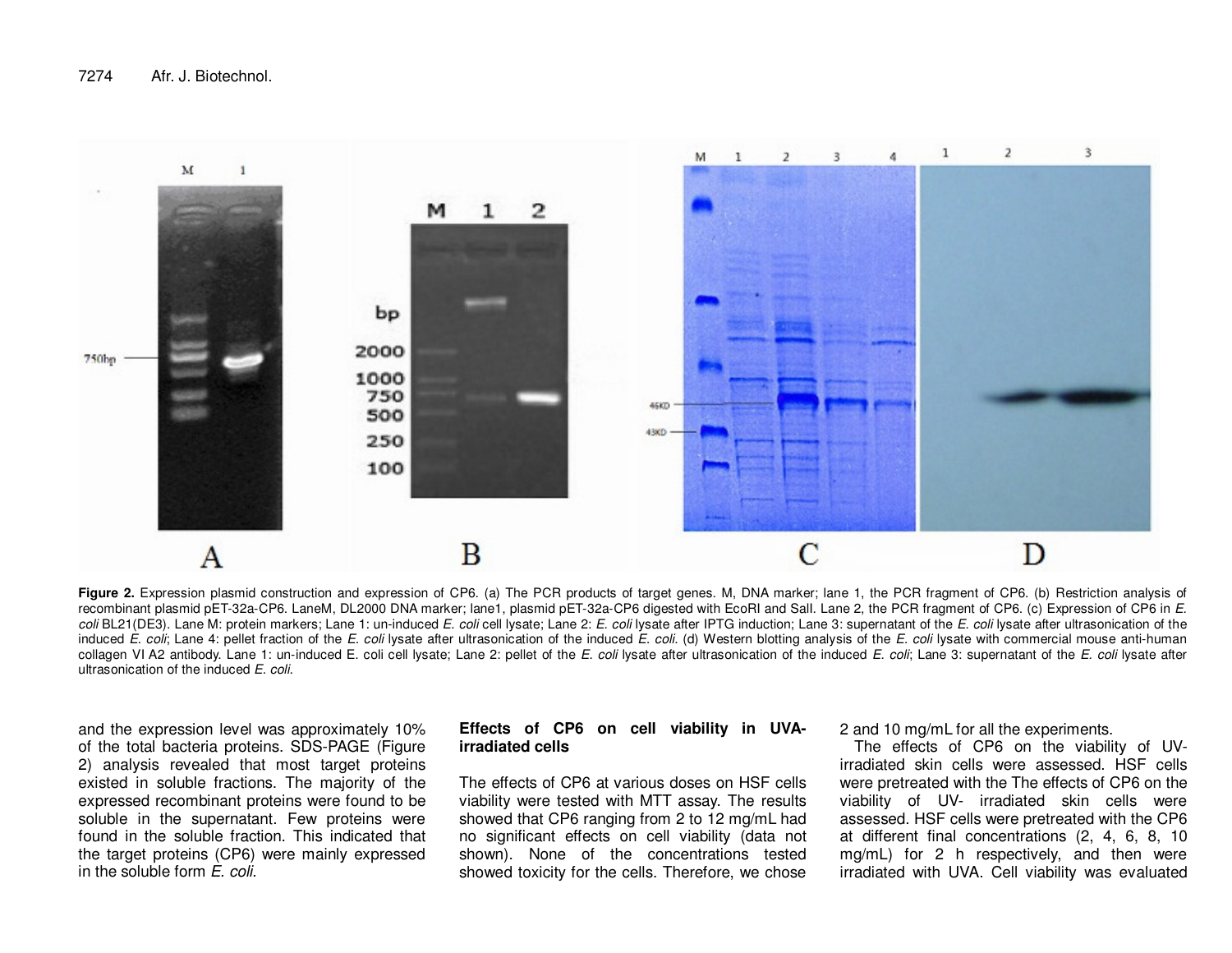**Parameter CP6 added before UVA-irradiation CP6 added after UVA-irradiation**  A Untreated control HSF cells  $0.81267 \pm 0.009352$  0.8189  $\pm 0.00922$ B UVA-treated cells without CP6 0.4385 ± 0.032017 0.4125 ± 0.012017 C UVA+2 mg/mL CP6 0.5065 ± 0.004324 0.4323 ± 0.006364 D UVA+4 mg/mL CP6  $0.5545 \pm 0.013248$ <sup>\*</sup>  $0.453 \pm 0.003288$ E UVA+6 mg/mL CP6  $0.57333 \pm 0.013186*$   $0.502 \pm 0.015256*$ F UVA+8 mg/mL CP6  $0.65483 \pm 0.019874*$   $0.511 \pm 0.02084*$ G UVA+10 mg/mL CP6  $0.70617 \pm 0.006306^*$  0.515  $\pm$  0.014306\*

**Table 1.** Effect of CP6 on UVA-induced HSF cells with the MTT ( $N=6,^{\circ}P < 0.01$ ).

by the MTT colorimetric assay. As shown in Table 1, UVAirradiation reduced HSF cell viabilities to approximately 53% of the control vaules. The survival rate of the cell pretreated with CP6 increased in a dose-dependent manner, and reached maximum value at the concentration of 10 mg/mL.

HSF cells were post-treated with the CP6 at different final concentrations (2, 4, 6, 8, 10 mg/mL) for 8 h respectively. Cell viability was evaluated by the MTT colorimetric assay. As shown in Tablen 1, the survival rates of the cell post-treated with CP6 increased in a dose-dependent and time-dependent manner.

Moreover, CP6 displayed significantly higher protection effects than therapeutic effects at their maximum efficient concentration of 10 mg/mL. In other words, the CP6 has better preventive effects than its therapeutic effects, so we will perform assays with Annexin V-FITC/PI and TUNEL to investigate the cytoprotective effects of CP6 on the proliferation of UVA-damaged human skin fibroblasts cells.

# **Effects of CP6 on UVA-induced apoptosis**

By the AnnexinV-PI method, cells were both Annexin Vand PI- indicating viability. Since dead cells are PI+, those Annexin V+ but PI- cells are apoptotic. As shown in Figure 3, UVA-irradiation induced a distinct apoptosis rate, which represents the population of apoptotic cells. Statistical analysis showed the apoptotic and dead proportions of the cell pretreated with CP6 decrease in a dose-dependent manner. CP6 administration (10 mg/mL) before UVA-irradiation could significantly decrease the apoptotic and dead proportion of HSF cells by 5.67%. CP6 itself did not cause DNA damage at used concentrations (data not shown). In UVA-exposed cells treated with CP6 a powerful ability to attenuate apoptosis appearance was evident (Figure 3). In UVA-irradiated cells  $(5 \text{ J/cm}^2)$  treated with CP6 before UVA-irradiation, an evident diminution of cell apoptosis was observed at all concentrations tested. The reduction was more apparent at a concentration of 10 mg/mL. CP6 was more potent in alleviation of UV-induced apoptosis at used concentrations. CP6 protection was dose-dependent and

was the most efficient at the highest concentration tested.

# **Effects of CP6 on the DNA-fragmentation in HSF cells**

The TUNEL method is a simple and sensitive method for the detection of apoptotic cells. Cells in early stages of apoptosis up to the stage when the morphological changes occur that are typical for apoptosis, including apoptotic bodies, are stained. Every slice selected needed five horizons, each horizon counting 500 cells, and stained positive cells were counted (%). Then the average was calculated. The ImageJ image analysis software processing, the results showed the apoptosis rate (%): A (Untreated control HSF cells) 6.28 ± 3.9352, B (UVA-treated cells without CP6)  $40.21 \pm 3.4043$ , C (UVA)  $+ 2$  mg/mL CP6) 25.89  $\pm$  6.8796, D (UVA  $+ 4$  mg/mL CP6) 17.98± 4.2435\*, E (UVA+6 mg/mL CP6) 10.23 ± 1.4376\*, F (UVA + 8 mg/mL CP6) 8.47± 1.6548\*, G (UVA + 8 mg/mL CP6) 7.98  $\pm$  5.5488\* (\*P<0.05, n=6). As shown in Figure 4, CP6 administration (10 mg/mL) before UVA-irradiation led to fewer breaking of DNA than that of UVA model group as indicated by the significantly decreased number of labelled cells. The results suggested that CP6 can effectively suppress the apoptosis induced by UVA-irradiation.

# **DISCUSSION**

Human skin is constantly exposed to the UV irradiation in sunlight. This can induce a number of pathobiological cellular changes. The development of novel preventive and therapeutic strategies depends on the molecular mechanisms of UV toxicity. A recent study indicates that UVA may play a pivotal role in human skin carcinogenesis (Agar et al., 2004). At present, protection against solar UVA-induced oxidative damage is mainly depends on using sunscreens. However, the current sunscreens formulations possess rather protection against UVB rather than UVA (Haywood et al., 2003).

In this study, the cloning of a synthetic gene coding for CP6 was employed to induce function expression in E. coli. The expressed CP6 was about 46 kDa and the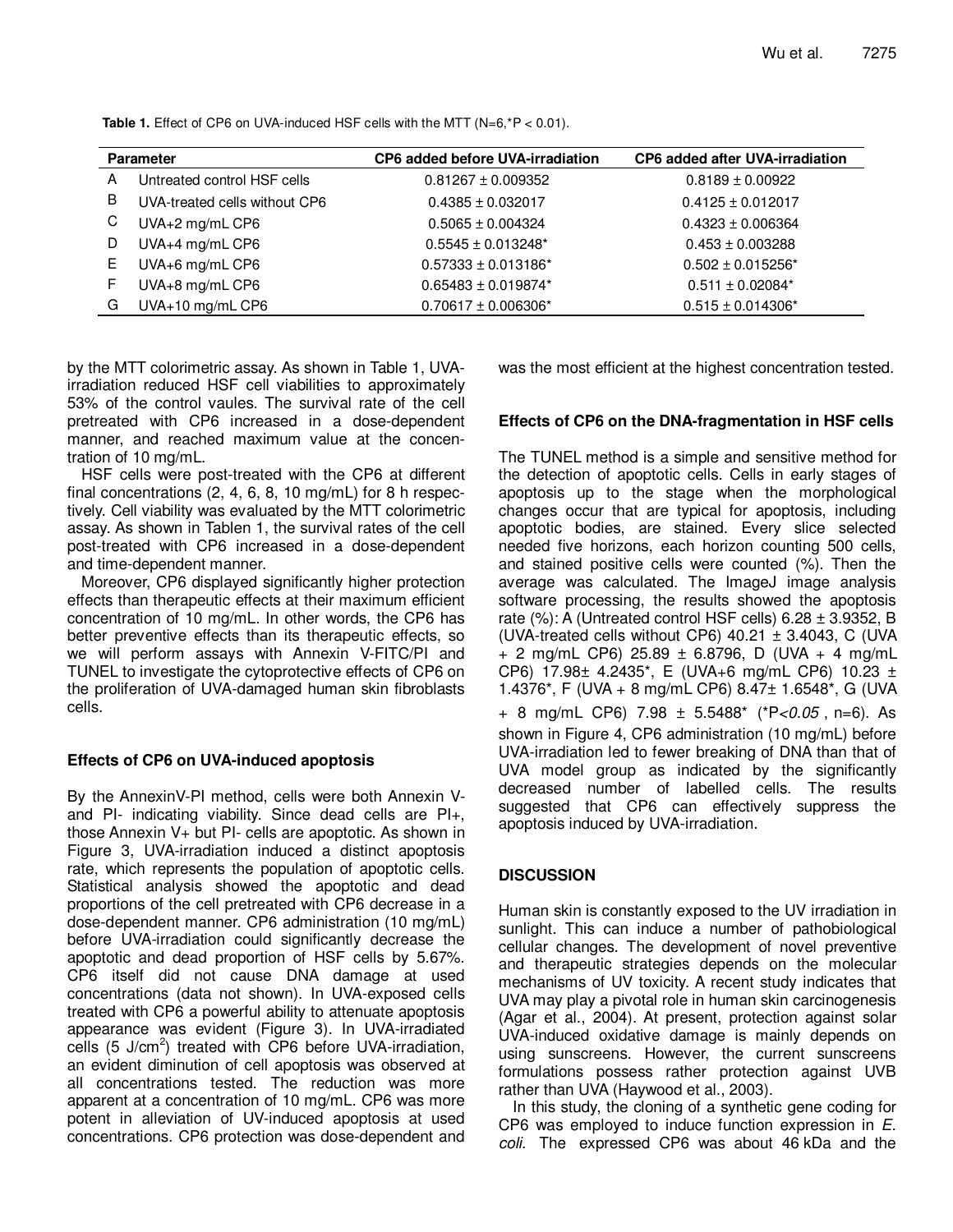

Figure 3. The results of HSF apoptosis by Annexin V/PI with flow cytometry. (a) Untreated control HSF cells. (b) Before adding CP6, UVA-treated cells showed apoptotic features. (c) CP6 (2 mg/mL) added before UVA-irradiation. (d) CP6 (4 mg/mL) added before UVA-irradiation. (e) CP6 (6 mg/mL) added before UVA-irradiation. (f) CP6 (8 mg/mL) added before UVA-irradiation. (g) CP6 (10 mg/mL) added before UVA-irradiation.

expression level was approximately 10% of the total bacteria protein. Fractionation using SDS-PAGE revealed that most CP6 existed in the soluble fraction (supernatant).

 It is well known that UVA is able to induce keratinocyte apoptosis, so we established a model for UVA-damage. Detection of cell death in the presence of CP6 demonstrated a dose-dependent cytoprotective effect as revealed by MTT, while CP6 did not increase cell death in control cultures, indicating that CP6 pre-treatment was safe and protective.

 To further investigate the cytoprotective effect of CP6, we have measured programmed cell death using Annexin V-FITC/PI and TUNEL methods Annexin V-FITC is a phospholipid-binding protein with a high affinity for phosphatidylserine (PS), which can be used as a sensitive probe for PS exposure to the cell membrane (Martin et al., 1995; Bartkowiak et al., 1999). Double staining of

the infected HSF with annexin V-FITC and PI in this research could distinguish apoptotic cells from necrotic cells (Yao et al., 2007; Chen et al., 2008). Cell death by apoptosis is characterized by DNA fragmentation in 200 to 250 and/or 30 to 50 kilobases.

 Further, internucleosomal DNA fragmentation in 180 to 200 base pairs may also occur. Such characteristics have been used to distinguish apoptotic cells from normal or necrotic cells. To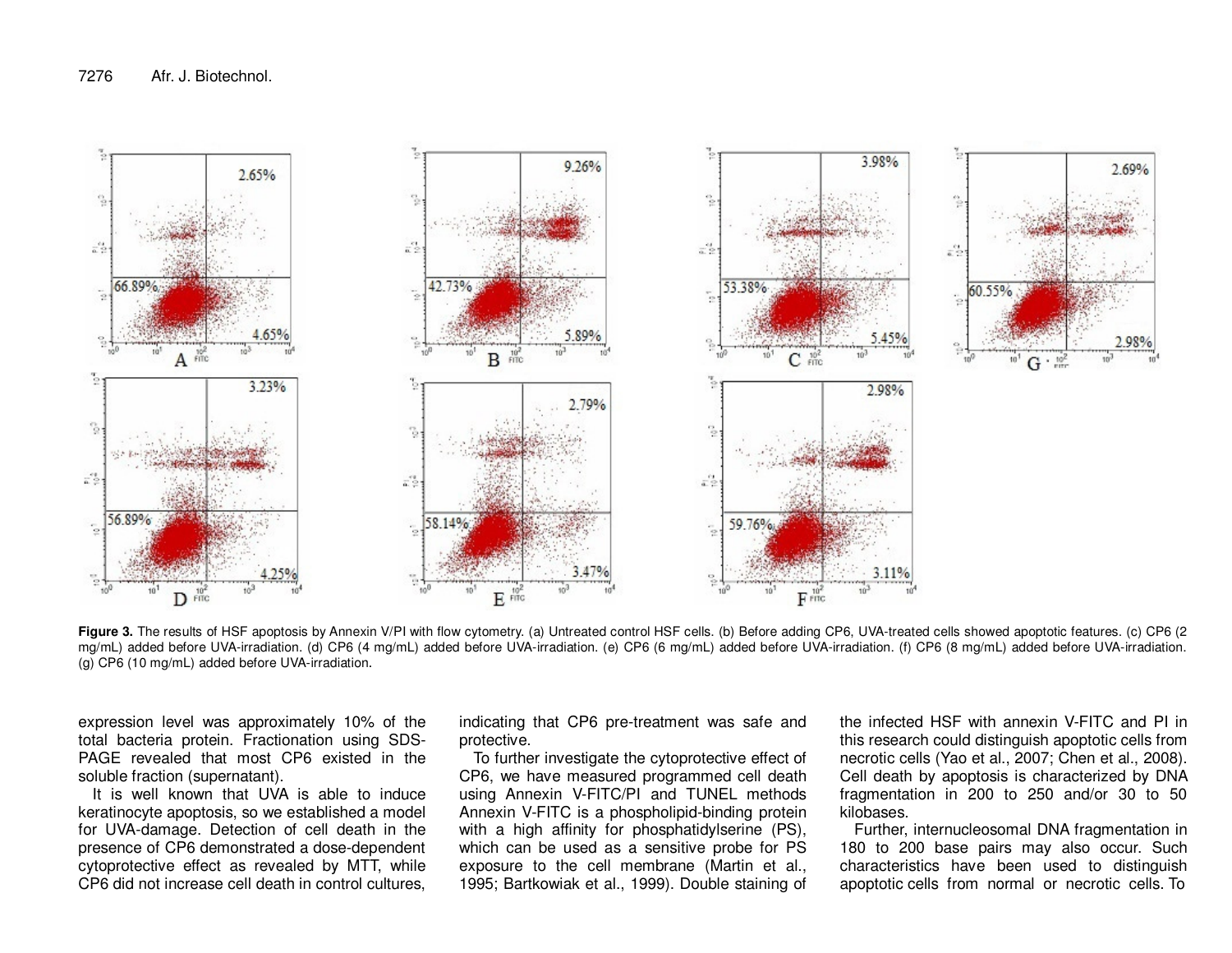

**Figure 4.** HSF apoptosis detected with TUNEL. (a) Untreated control HSF cells. (b) Before adding CP6, UVA-treated cells showed apoptotic features. (c) CP6 (2 mg/mL) added before UVA-irradiation. (d) CP6 (4 mg/mL) added before UVA-irradiation. (e) CP6 (6 mg/mL) added before UVA-irradiation. (f) CP6 (8 mg/mL) added before UVA-irradiation. (g) CP6 (10 mg/mL) added before UVA-irradiation.

detect apoptotic cells, whatever the pattern of DNA fragmentation, the TUNEL method is commonly utilized (Steensma et al., 2003; Huerta et al., 2007; Gautschi et al., 2009). In this study, the results suggested that CP6 can effectively suppress the apoptosis induced by UVAirradiation.

Although, we have confirmed that CP6 has powerful antioxidant and protective activities against UV-induced damage abilities in vitro, its overall effectiveness in skin protection in vivo have yet to be elucidated. Studies focused on the development of novel agents with protective activities against UV-induced damage, particularly from recombinant proteins techniques in biotechnology research are intensively being carried out. In this study, we concentrated on the UVA part of UV light, whose relevance has been marginalized for a long period.

# **Conclusions**

CP6 could improve the activities of proliferation and

decrease the apoptosis rate of HSF. However, skin is a complicated organ consisting of several layers and types of cells which influence each other during and after irradiation. Thus, further research is needed to specify the effect of CP6 on other skin cells, as well as to define CP6's effect and safety in vivo in animal models and humans.

# **ACKNOWLEDGEMENTS**

We are grateful to Bao Liu for his skillful technical support. This work was supported by the Doctor's Discipline Fund of the Ministry of Education of China (No. 2009222311001) and the Natural Sciences Fund of Jilin Province (No. 20070207).

#### **REFERENCES**

Agar NS, Halliday GM, Banetson RS, Ananthaswamy HN, Wheeler M, Jones AM (2004). The basal layer in human squamous tumors